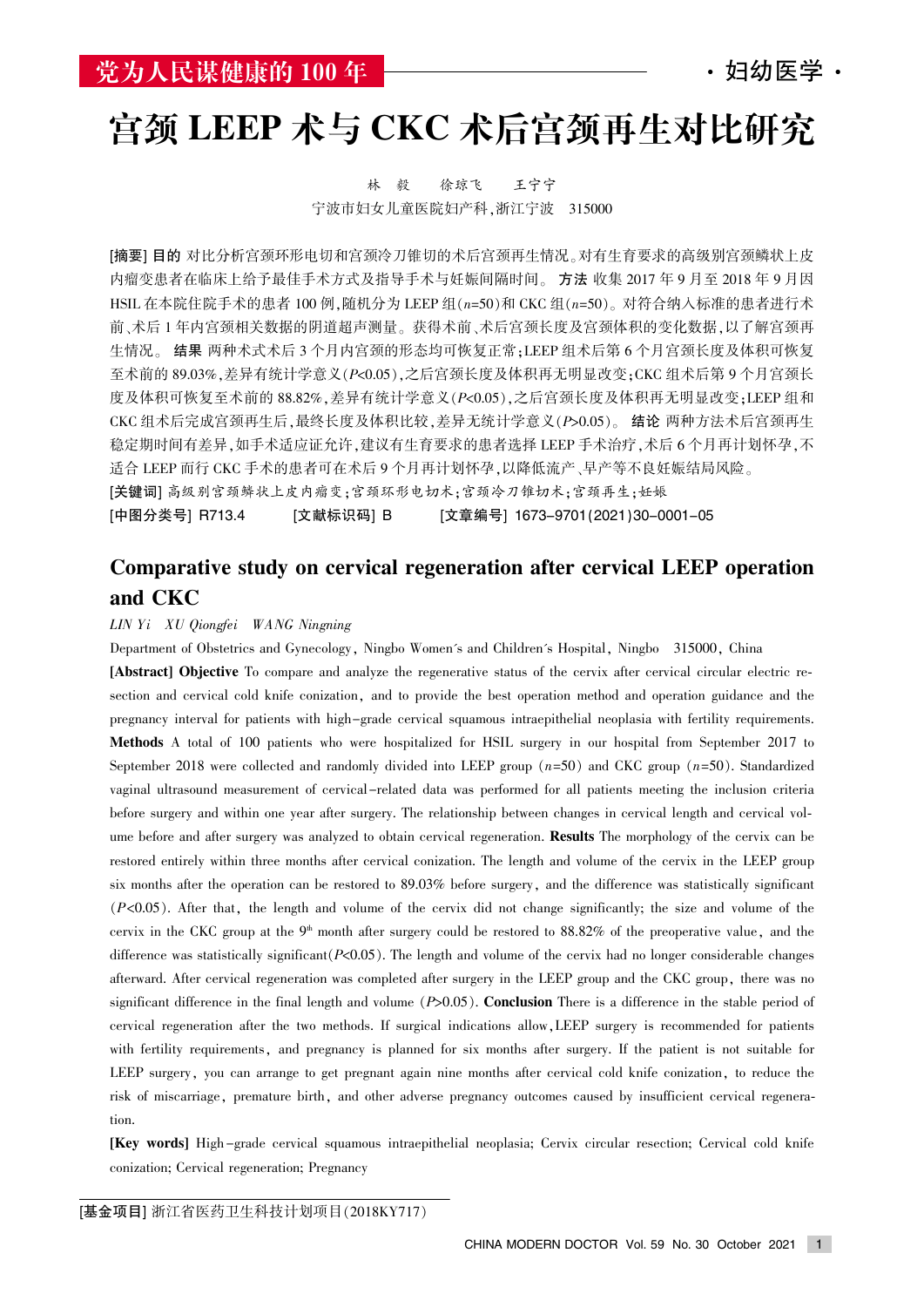宫颈癌是发生在宫颈部位的一种恶性肿瘤,全球 每年的宫颈癌新发人数约 50 万,死亡人数约 25 万[1]。 宫颈上皮内瘤变(Cervical intraepithelial neoplasia, CIN)是宫颈癌的癌前病变。伴随现在不断发展的经济 及人们物质生活的提高、思想及生活方式的改变与开 放,年轻化的 CIN 发病趋势日益增长。鉴于 CIN 患者 呈现年轻化趋势,且多存在生育需求,这就要求妇产 科医生在处理 CIN 临床患者的工作中更加关注手术 方式对术后妊娠及分娩的影响。目前 CIN 的治疗是尽 可能保留宫颈的最初解剖及生理结构,完整切除病变, 实现术后恢复宫颈完整性和不留病灶的最优化治疗 $^{[2]}$ 

理论上认为,宫颈锥切术从宏观上缩短宫颈长度, 使宫颈的机械支撑作用减弱;微观角度上,切除宫颈 的纤维结缔组织,使宫颈弹性降低,增加了流产及早 产的风险;此外,手术还切除了部分宫颈腺体,使宫颈 抗感染的生理性屏障作用减弱,感染后引起绒毛膜羊 膜炎、胎膜早破等[3]。另一方面,多项研究表明,宫颈锥 切术本身不影响女性受孕能力<sup>。</sup>但会改变妊娠的结 局 $[5,6]$ 宫颈锥切的手术方式、深度、范围、手术至妊娠的 间隔时间可能是影响妊娠结局的相关因素<sup>6</sup>。但手术 改变妊娠结局的确切原因和机制目前仍不明确。

目前国内外已有许多宫颈锥切手术对妊娠及分 娩结局影响的研究,但对于锥切术后宫颈如何再生的 宏观及微观研究比较缺乏。本研究通过经阴道超声测 量手术前后宫颈的长度和体积,从宏观的角度对比得 出,宫颈环形电切术(Loop electro-surgical excision procedure, LEEP)和宫颈冷刀锥切术(Cold knife conization.CKC)后宫颈再生情况.为临床医生处理有生育 需求的高级别宫颈鳞状上皮内瘤变(High squamous intraepithelial lesion, HSIL) 患者提供术式及妊娠时间 间隔依据,从而降低不良妊娠率,现报道如下。

#### 1 资料与方法

#### 1.1 一般资料

收集 2017 年 9 月至 2018 年 9 月因 HSIL 在宁波 市妇女儿童医院患者 100 例,随机分为 LEEP 组 $(n=$ 50)和 CKC 组 $(n=50)$ 。诊断标准:选取经子宫颈液基 薄层细胞学检测(TCT)和人类乳头状瘤病毒(HPV)检 测、阴道镜检查、子宫颈活检的"三阶梯"程序病理诊 断为 HSIL 患者。纳入标准:①年龄 25~45 岁;②无内 外科合并症;3无宫颈手术史;4病理诊断为HSIL。排 除标准:①手术相关禁忌证者;②研究时限内复发、病 灶残留需要再次手术者;3研究时限内妊娠者;4随访

### 党为人民谋健康的 100 年

困难及失访者。统计符合纳入标准的患者手术前基本 情况:年龄、孕产次、身体质量指数(BMI)等。LEEP 组 50 例,平均年龄(34.50±6.20)岁,BMI(21.70±4.30)kg/m<sup>2</sup>, 孕次(2.25±1.31)次,产次(1.15±0.83)次;CKC组50例, 平均年龄(34.40±5.40)岁,BMI(22.10±3.60)kg/m<sup>2</sup>,孕 次(2.35±1.45)次,产次(1.20±0.76)次。两组一般资料 比较,差异均无统计学意义(P>0.05),具有可比性。见 表 $1<sub>o</sub>$ 

表 1 两组患者一般资料比较 $(x \pm s)$ 

| 组别     | $\boldsymbol{n}$ | 年龄(岁)          | $BMI(kg/m^2)$  | 孕次(次) 产次(次)                     |                                 |  |
|--------|------------------|----------------|----------------|---------------------------------|---------------------------------|--|
| LEEP 组 | 50               | $34.50\pm6.20$ | $21.70 + 4.30$ | $2.25 \pm 1.31$ $1.15 \pm 0.83$ |                                 |  |
| CKC 组  | 50               | $34.40 + 5.40$ | $22.10\pm3.60$ |                                 | $2.35 \pm 1.45$ $1.20 \pm 0.76$ |  |
| t 值    |                  | 0.579          | 0.239          | 0.342                           | 0.650                           |  |
| P信     |                  | 0.776          | 0.394          | 0.898                           | 0.443                           |  |

#### 1.2 方法

1.2.1 手术方法 由同一名高年资门诊医师与住院部 医生分别完成 LEEP 术和 CKC 术。所有患者于当月 月经结束后 3~7 d 内行手术治疗。LEEP 于门诊日间 手术室进行。根据病灶范围及宫颈体积不同选用合适 的电极,设计恰当的治疗参数,避免热损伤影响切缘 病理分析。涂碘确定病变的边界,环形切除组织标记 后送病理。CKC 于住院手术室进行,涂碘观察不着色 区,确定病变的边界,稀释垂体后叶素 2 IU 宫颈注射 预防宫颈出血,冷刀在宫颈表面环切 1 周做"锥底", 向上向内切向宫颈管做"锥体",切下标本,12 点标 记,扩宫棒逐号扩宫,可吸收线 Sturmdorf 缝合法缝合 残余宫颈.切除组织标记后送检病理科<sup>[7-9]</sup>。

1.2.2 术后随访 术后 1 个月、3 个月、6 个月、9 个月及 12 个月于妇科门诊随访,除了阴道 B 超测量与研究 有关的数据,还有观察伤口愈合情况。

#### 1.3 观察指标

对所有行 LEEP 和 CKC 术的 CIN 患者统计术 前、术中相关宫颈数据。宫颈相关数据的测量方法:宫 颈长度(L)为延直线从宫颈内口至外口的宫颈管长度。 宫颈冠状面横径记为 D1, 前后径记为 D2, 宫颈体积 计算公式<sub>:</sub>体积=πxLx[(D1+D2)/4]<sup>2</sup>;用最小单位 0.01 mm 的游标卡尺测量切下来的宫颈标本长度,用量筒液体 移位法测量切除部分宫颈体积;宫颈切除体积比=切 除标本体积/术前宫颈体积.宫颈切除长度比=切除标 本长度/术前宫颈长度,宫颈再生体积比=术后宫颈体 积/术前宫颈体积.宫颈再生长度比=术后宫颈长度/术 前宫颈长度[10]。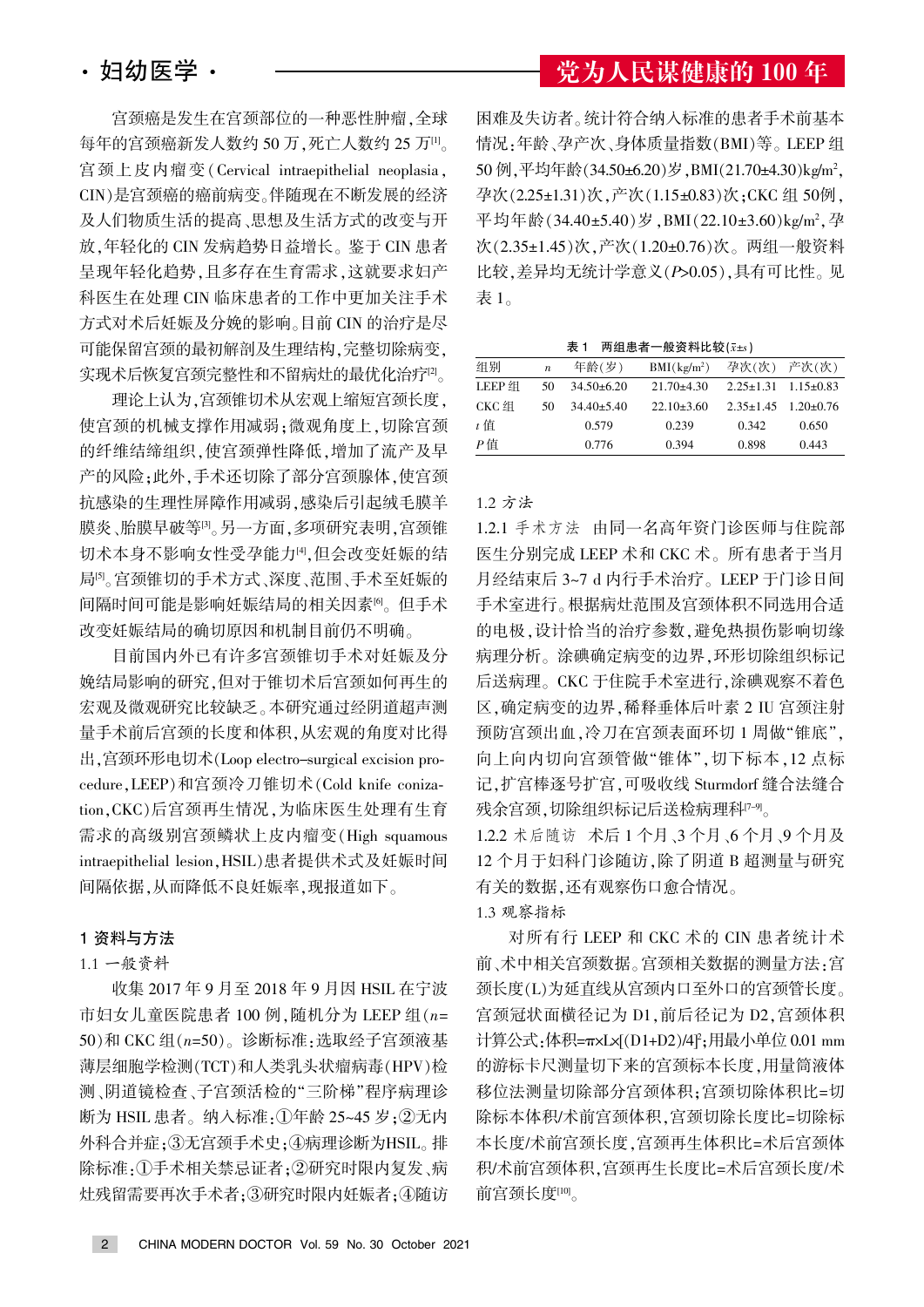### 党为人民谋健康的 100年 –––––––––––––––––––––– · 妇幼医学 ·

| 两组患者术后宫颈长度、体积相关测量数据比较(x±s)<br>表 3 |                        |                  |                  |        |       |
|-----------------------------------|------------------------|------------------|------------------|--------|-------|
| 时间                                | 测量参数                   | LEEP 组 $(n=50)$  | CKC 组 $(n=50)$   | $t$ 值  | $P$ 值 |
| 术后1个月                             | 宫颈长度(mm)               | $22.21 \pm 0.63$ | $20.42 \pm 1.13$ | 9.659  | 0.001 |
|                                   | 宫颈体积(cm <sup>3</sup> ) | $11.81 \pm 0.51$ | $10.87 \pm 0.80$ | 6.928  | 0.006 |
| 术后 3 个月                           | 宫颈长度(mm)               | $24.58 \pm 0.37$ | $23.30 \pm 1.22$ | 7.006  | 0.000 |
|                                   | 宫颈体积(cm <sup>3</sup> ) | $13.07 \pm 0.46$ | $12.41 \pm 0.91$ | 4.565  | 0.000 |
| 术后 6 个月                           | 宫颈长度(mm)               | $27.53 \pm 0.58$ | $25.38 \pm 1.29$ | 10.596 | 0.000 |
|                                   | 宫颈体积(cm <sup>3</sup> ) | $14.64 \pm 0.53$ | $13.51 \pm 0.99$ | 6.983  | 0.001 |
| 术后9个月                             | 宫颈长度(mm)               | $27.63 \pm 0.53$ | $26.26 \pm 1.35$ | 4.088  | 0.000 |
|                                   | 宫颈体积(cm <sup>3</sup> ) | $14.69 \pm 0.51$ | $13.99 \pm 1.09$ | 6.603  | 0.002 |
| 术后 12 个月                          | 宫颈长度(mm)               | $27.64 \pm 0.51$ | $26.68 \pm 1.38$ | 4.574  | 0.000 |
|                                   | 宫颈体积(cm <sup>3</sup> ) | $14.69 \pm 0.46$ | $14.21 \pm 1.12$ | 2.805  | 0.000 |
|                                   | 再生长度比(%)               | $90.77 \pm 2.74$ | $88.82{\pm}4.37$ | 2.642  | 0.000 |
|                                   | 再生体积比(%)               | $90.77 \pm 2.74$ | $88.82{\pm}4.37$ | 2.642  | 0.000 |

1.4 统计学方法

采用 SPSS 21.0 统计学软件进行数据处理, 计 量资料以均数依标准差渊x依s冤表示袁采用 t 检验袁P<0.05 为差异有统计学意义。

#### 2 结果

2.1 两组术前及术中宫颈相关测量数据比较

LEEP 组与 CKC 组患者术前宫颈长度、宫颈体积、 宫颈管宽度、术中切除宫颈长度及体积、切除部分宫 颈长度占比及宫颈部分体积占比比较, 差异均无统计 学意义 $(P>0.05)$ 。见表 2。

表 2 两组术前及术中宫颈相关测量数据比较 $(\bar{x} = s)$ 

| 评价指标     | 测量参数                       | LEEP 组                            | CKC 组                             |
|----------|----------------------------|-----------------------------------|-----------------------------------|
|          |                            | $(n=50)$                          | $(n=50)$                          |
| 术前宫颈测量   | 术前宫颈长度(mm)                 |                                   | $30.48 \pm 1.07$ $30.14 \pm 2.25$ |
|          | 术前宫颈管宽度(mm)                | $26.02 \pm 0.42$ $26.02 \pm 0.48$ |                                   |
|          | 术前宫颈体积(cm <sup>3</sup> )   |                                   | $16.20 \pm 0.71$ $16.06 \pm 1.70$ |
|          | 切除部分宫颈测量 切除部分宫颈长度(mm)      |                                   | $14.80 \pm 1.00$ $14.82 \pm 1.02$ |
|          | 切除部分宫颈体积(cm <sup>3</sup> ) | $3.94 \pm 0.40$                   | $3.97 \pm 0.42$                   |
| 切除部分宫颈占比 | 切除部分长度占比(%)                | $48.63 \pm 3.81$                  | $49.35 \pm 3.42$                  |
|          | 切除部分体积占比(%)                | 24.31±2.12 24.72±0.06             |                                   |

2.2 两组患者术后宫颈长度、体积相关数据比较

所有患者分别在术后第 1、3、6、9、12 个月再次 行阴道超声检查, 测量宫颈管长度, 再通过体积公式 计算出宫颈体积。将 LEEP 组术前与术后第 1、3、6个 月的宫颈管长度、体积两两比较,差异均有统计学意  $\chi$ ( $P$ <0.05)。而术后第 6 个月和第 9、12 个月的宫颈 长度、体积比较. 差异无统计学意义 (P>0.05). 提示 LEEP 术后 6 个月内宫颈长度、体积逐步增长, 术后第 6个月后宫颈长度、体积趋于稳定。CKC 组术前与术 后第 1.3.6.9个月的宫颈长度、体积两两比较, 差异 均有统计学意义 $(P< 0.05)$ , 而术后第 9 个月和第 12个

月的宫颈长度、体积比较,差异无统计学意义(P>0.05), 提示 CKC 术后 9 个月内宫颈长度、体积逐步增长,术 后第9个月后宫颈长度、体积增长不明显。LEEP 组和 CKC 组术后完成宫颈再生后,最终长度及体积进行比 较,差异无统计学意义 $(PS0.05)$ 。见表 3、图 1~2。



2.3 两组患者术中、术后观察的其他临床指标比较

LEEP 组在手术时间、术后阴道出血时间方面均短 于 CKC 组, 术中出血量少于 CKC 组, 差异有统计学 意义(P<0.05): 两组在术后发生宫颈粘连、感染及月 经异常等并发症比较, 差异无统计学意义 (P>0.05), 可能与研究的病例数不足有关。见表 4。

#### 3 讨论

目前 CIN 和宫颈癌的发病率趋于年轻化,约有一 半生育年龄女性至少感染过一种类型的 HPV, 故对 CIN 患者保留生育功能、降低不良妊娠率的治疗越来 越受到关注。目前诊治 CIN 的主要宫颈锥切术包括 LEEP 和 CKC。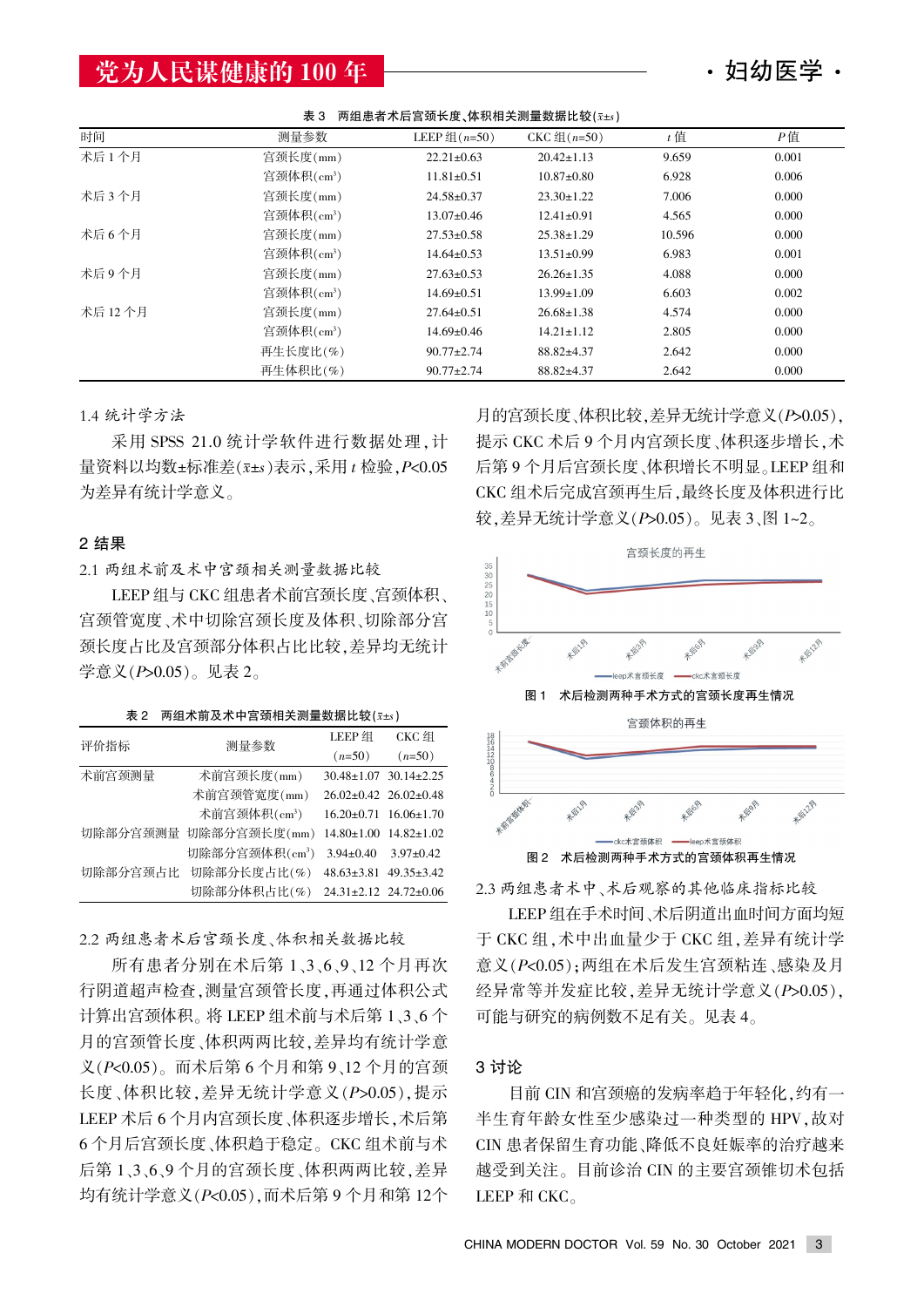・妇幼医学・

党为人民谋健康的 100 年

| 表 4 | 两组患者术中、术后观察的其他临床指标比较 |  |
|-----|----------------------|--|
|     |                      |  |

| 评价参数                         | $\boldsymbol{n}$ | LEEP 组 $(n=50)$ | CKC 组 $(n=50)$ | $t/\chi^2$ 值 | $P$ 值 |
|------------------------------|------------------|-----------------|----------------|--------------|-------|
| 手术时间 $(\bar{x} \pm s$ , min) |                  | $7.5 \pm 2.3$   | $24.0 \pm 7.2$ | 1.675        | 0.009 |
| 术中出血量 $(\bar{x} \pm s$ , mL) |                  | $5.5 \pm 1.5$   | $22.5 \pm 8.0$ | 2.401        | 0.023 |
| 术后阴道出血时间(x <sup>+s</sup> ,d) |                  | $3.0 \pm 1.5$   | $6.5 \pm 2.0$  | 2.677        | 0.013 |
| 宫颈管粘连或狭窄                     |                  | $\overline{0}$  |                | 0.463        | 1.324 |
| 初次转经时间(x+s,d)                |                  | $28+3.4$        | 30±4.6         | 1.298        | 0.243 |
| 宫颈形态修复完成时间(x±s,d)            |                  | $88 + 5.5$      | $90 \pm 6.7$   | 0.623        | 0.577 |
| 术后是否感染                       |                  |                 |                | 0.211        | >0.05 |
| 感染                           | 5                | $\overline{c}$  | 3              |              |       |
| 未感染                          | 95               | 48              | 47             |              |       |
| 经期及经量是否正常                    |                  |                 |                | 0.576        | >0.05 |
| 正常                           | 97               | 49              | 48             |              |       |
| 非正常                          | 3                |                 | $\overline{c}$ |              |       |

对两种术式运用后的临床疗效进行对比研究,不 同的文献报道均有不同的观点,至今两种术式在临床 应用上的价值饱受争议[11-12]。CKC 认为是诊断和治疗 CIN 的一种规范化术式。但 CKC 存在术中出血相对 较多,增加术后感染风险。术后 2 周手术创面脱痂,有 再次引起宫颈大出血风险,特别是宫颈癌患者,需急 诊手术缝合甚至子宫切除等[3]而 LEEP 术[13]可在日间 门诊手术室完成,手术时间短、术中术后出血少、继发 感染风险低,其缺点在于对深而广的病灶可能存在切 除不彻底,术后由于电热效应现象,影响切缘阴性的 病理诊断。

本研究结果显示,LEEP 组在手术时间、术后阴道 出血时间方面均短于 CKC 组,术中出血量少于 CKC 组, 差异有统计学意义(P<0.05);两组在出现创面出血、 宫颈粘连、感染等并发症后,对症处理均得到有效解 决,且发生率比较,差异无统计学意义(P>0.05)。相关 学者等[14-17]报道指出,与 CKC 相比, LEEP 具有操作简 单、创伤小、手术时间短等优点,本研究结果也进一步 证实了这一点。故两种术式均适应者,有生育要求的 HSIL 患者更倾向建议选择 LEEP 术。

宫颈锥切术是手术性损伤宫颈,导致宫颈缩短。 进而引起宫颈机能不全,导致流产、早产、急产等情 况,使不良妊娠情况发生率增加[18-19]。本研究主要关注 宫颈锥切术后多长时间妊娠可以降低相关不良妊娠 事件发生率。有研究[20-21]发现, LEEP 术后至初次妊娠 时间间隔>12个月的孕妇早产发生率显著降低。但本 研究发现宫颈 LEEP 术后 6 个月宫颈完成再生, CKC 术后 9 个月宫颈完成再生, 那么即使完成再生, 在宫 颈长度稳定不变的前提下,不良妊娠事件发生率的增 加可能与宫颈再生不全未必存在直接关系,需要进一 步完善、发现其中相关更多因素,避免风险。在选择 LEEP 或 CKC 时,如在高龄产妇、试管婴儿、输卵管再

通、盆腔子宫内膜异位症术后及宫腔粘连术后等特殊 因素存在下急需术后短时间内妊娠的,可建议采取宫 颈 LEEP 术, 术后 6 个月妊娠; 如选择 CKC 术, 建议 术后9个月妊娠。

综上所述,本研究主要追踪患者锥切术后宫颈再 生情况,并未对术后妊娠孕产妇进一步随访,无法对 宫颈锥切术后分娩方式及不良妊娠结局作出统计, 亟 需今后对这部分患者妊娠尧分娩结局及分娩方式进行 追踪及随访。

#### [参考文献]

- [1] Hancock G, Hellner K, Dorrell L. Therapeutic HPV vaccines[J].Best Pract Res Clin Obstet Gynaecol, 2018, 47: 59-72.
- [2] 刘雁林,马彩玲,陈建欢.宫颈上皮内瘤变锥切手术治 疗对妊娠结局影响的 Meta 分析[J].中国妇幼健康研究,  $2014, 25(2)$ : 217-222.
- [3] Stout MJ, Frey HA, Tuuli MG, et al. Loop electrosurgical excision procedure and risk of vaginal infections during pregnancy: An observational study [J]. BJOG, 2015, 122  $(4)$ : 545-551.
- [4] Zebitay AG, Gungor ES, Llhan G, et al. Cervical conization and risk of preterm birth: A population-based multicentric trial of Turkish cohort[J]. Journal of Clinical and Diagnostic Research:  $JCDR$ ,  $2017$ ,  $11(3)$ :  $21-24$ .
- [5] Zhuang H, Hong S, Zheng L, et al. Effects of cervical conisation on pregnancy outcome: A meta-analysis[J]. Journal of Obstetrics and Gynaecology,  $2019, 39(1)$ : 74-81.
- [6] Kyrgiou M, Athanasiou A, Kalliala IEJ, et al. Obstetric outcomes after conservation treatment for cervical intraepithelial lesions and early invasive disease[J]. The Cochrane Database of Systematic Reviews  $2017, 11 (11)$ : CD012 847.